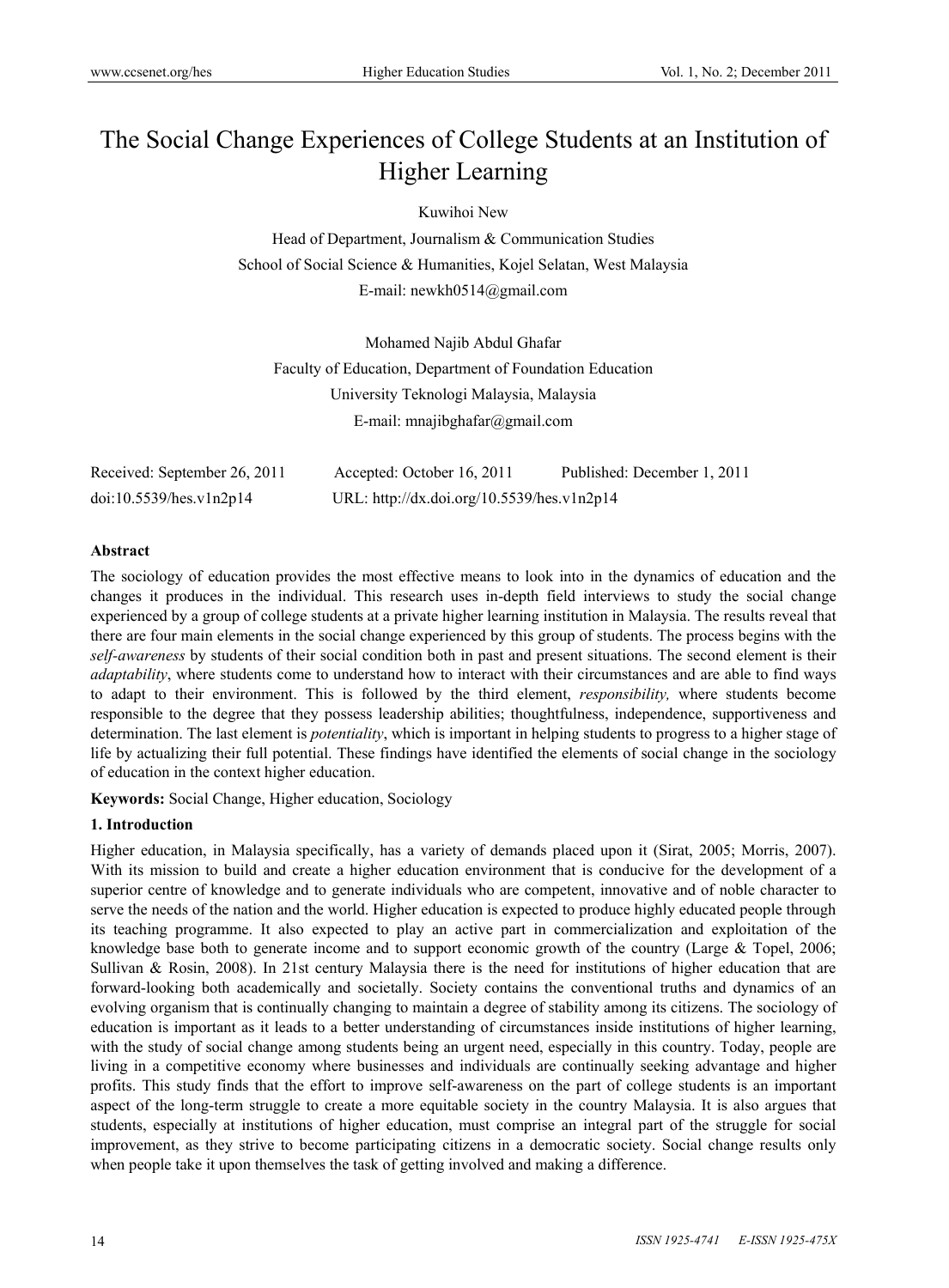#### **2. The Sociology of Education in Higher Learning Institutions**

Higher education plays a major role in the shaping of human capital in contemporary Malaysia coupled with The Ministry of Higher Education's mission is to create a higher education environment that will foster the development of academic and institutional excellence. It is in line with the vision of the government to make Malaysia a centre of educational excellence and to internationalize of Malaysian education (http://www.mohe.gov.my; Morris, 2007). Thus, colleges and universities are not only educating students but are training them by providing important skills, so that they can contribute to the society more effectively. The understanding of the sociological implications of the choices they make will contribute significantly to the ability of students to make appropriate choices in any particular social context. The understanding of social change as it takes place during the process of socialization will enable them to become a more competent member of society (Gellens & Levine, 1995; Etzioni, 1991; Sadovnik, 2007 and McIntyre, 2008). Individuals must be able to understand the processes and values of their society in order to acquire those skills that will allow for their effective social participation. Without such awareness students will not know what to do, how to think, how to talk, what to value, etc. In college, learning is as diverse as the range of social experience in general and the activities too are of a wide variety. It is believed that within such a context individuals can, with a conscious effort, develop into valuable members of society. To determine how this may best be done is the aim of this research.

#### **3. The Present Study**

The goal of this study is to identify the elements involved in the process of social change that take place at college setting. Findings clarify how social change influences the development of young adults to enable them to become active members of the democratic society.

## **4. Method**

A qualitative in-depth interview has been used to focus on the process, meaning and understanding of social experiences among college students, and it has been able to provide a rich descriptive product as its research output. This method can reveal the real experiences of the participants in college environment. The in-depth interviews have been carried out on a sample consisting of 15 Malaysian students age 19-23. The purposive sampling is used in the research in order to provide a clear idea of the type of students whom are being studied. This study makes use of conveniently obtained participants, students from all faculties, who have enrolled for a diploma courses with the duration of study two years and four months, and have an entry requirement of an S.P.M or equivalent qualification, with at least three credits plus a pass in Bahasa Malaysia.

#### **5. Procedure**

The researcher is the means for data collection and analysis, with the results obtained directly through observation, interview and field memos. The use of triangulation has strengthened the internal validity of the study. The data has been collected through interviews of approximately one to three hours in length. The interviews have been conducted in English and where the interviewee reverted to Chinese was translated simultaneously into English by the researcher herself. All interviews were electrically recorded by MP4 and as well as transcribed. Informal observation of the setting in which the interview was conducted has been include to provide confirmatory information. After the researcher had given participants a general over-view of the purpose of the study, the interviews focused on the participants telling of their first experience in college, sharing with the interviewer the development of their adjustment and the daily life changes encountered in their new academic environment. It is such data that are analyzed throughout the study. The preliminary analysis was carried out immediately after each interview, with the data then encoded and recorded. All interviews for this study have been conducted by researcher in person. The data has been analyzed by her using the comparative method, which has been carried out in the following six steps:

**Step 1:** The researcher transcribes all the interviews in detail and then listens to the recordings to complete the transcript. It is only then that the transcript is ready for the next step; encoding process.

**Step 2:** The themes and concepts are subjected to an encoding process and further compared across interviews. The data is analyzed in terms of explicit themes, relative emphasis on various topics, the amount of space or time devoted to certain topics and numerous other dimensions. The goal of coding is to transform the data from an unstructured state into clear ideas about what is contained in the data. The more systematic the encoding schemes, the easier it is to allow the data to talk to the researcher. The encoded data that appears to address the research questions are analyzed by comparing segments of the data with each other within each interview transcript.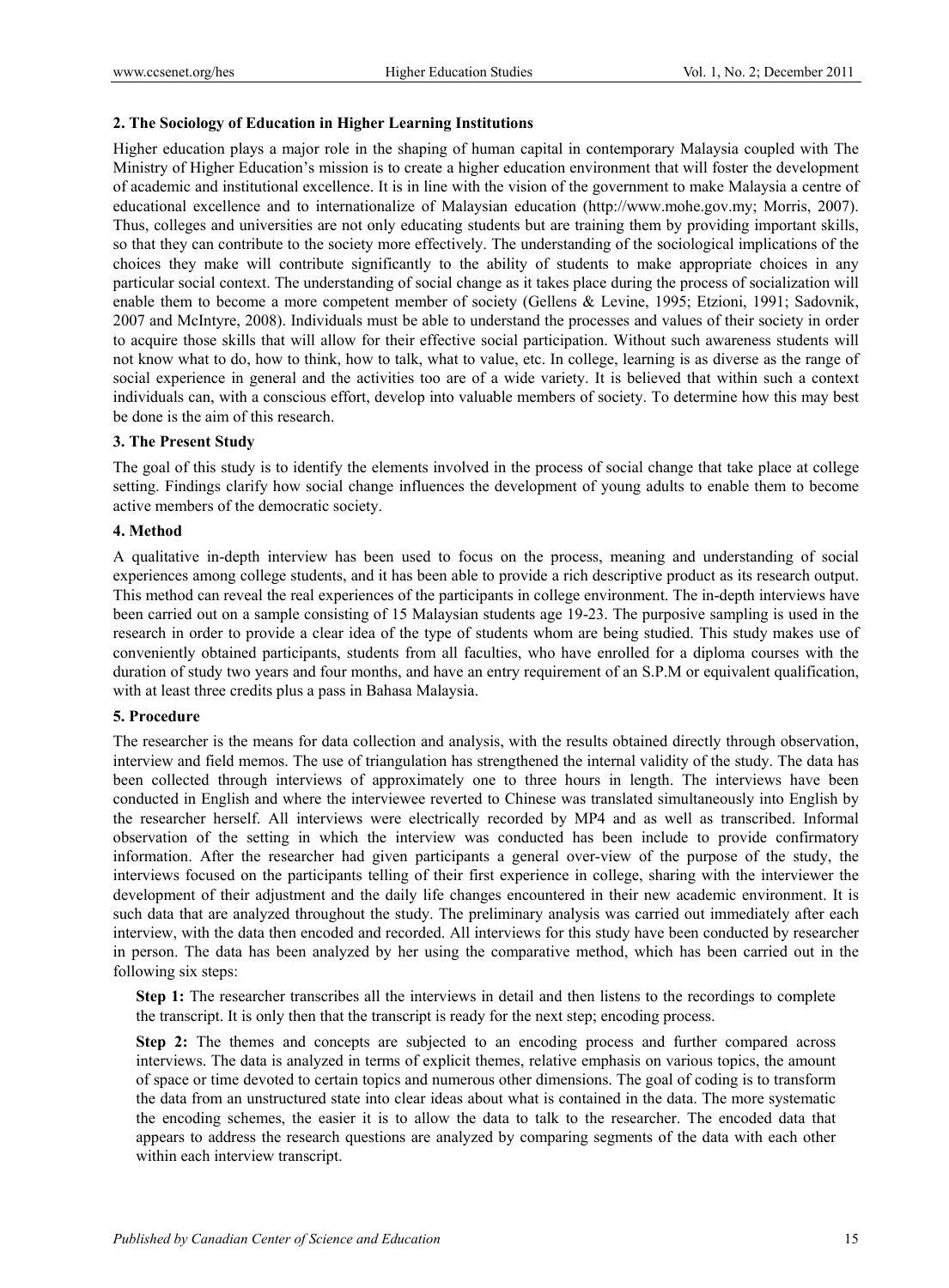**Step 3:** Re-reading, re-encoding, and the linking of themes and concepts are carried out with these processes repeated many times. This involves recognizing themes which refer to specific concepts and events; secondly, to explain what is meant by specific concepts and themes, and lastly, encode those themes and concepts.

**Step 4:** This is the stage where the researcher organized the data to position it most effectively into the established structure. A set of themes that characterize the process of social change among the college students are inductively constructed.

**Step 5:** At this stage the finding from previous step are sent to a third person for review and comments on the accuracy and significance. Detailed discussion and debate are carrying out o reach a final conclusion.

**Step 6:** Finally, the researcher analyses the data in search of patterns and themes recurring regularity in the data or in units of the data. It also involves looking for paradoxes and irregularities. This stage involves a synthesis that re-contextualizes any newly found categories. The researcher is then able validate the patterns and themes established by the analysis, and on the basis of this a flow chart is developed.

## **6. Validity Check**

This researcher has interviewed 12 participants to arrive the final themes, categories and sub-categories to establish the theoretical data base. The study then incorporated an additional three participants in the cross analysis to confirm that the final list of themes and main categories were the same for all of the data collected. The reanalysis also confirmed the original pattern of results, and confirmed that the data had reached the saturation stage and there is no new findings immerging. It is thereby confirmed that the results are stable and unlikely to change even with the inclusion of three more participants. This can be taken as a validity check on the data gathering process as shown by Lincoln & Guba (1985), Myer (2000), Gillham (2005) and Barbour (2008).

# **7. Findings**

## *7.1 Self-awareness*

This study reveals that awareness of one's self significantly influences the actions of individual students and how they respond and interpret the meanings of their environment. When students enroll in a college to further their studies, they bring with them the values and beliefs of their pass experience and are obliged to fit them into the new environment. Awareness of the actual social context aids the student in attaining a better means to cope with future encounters. The social environment plays a key role in providing a contextual setting for the relationships that will influence the course of the students' development. Students tend to be interactively associative with their environment. Social awareness has been proven to be closely linked to the other elements of society. As students become aware of themselves they are able to function better as one of the elements in the social environment. As seen in the next schema, a student's social awareness of religion, language, culture, age, family, finance and job experiences directly contribute to his or her adaptability. Social change has an immense impact on a student life.

It has been found that self-awareness, the capacity to know them, is very important in helping students to progress effectively from one stage of life to a better one. Students having a good understanding of their social environment and character will know themselves better and be more able to note their own advantages and disadvantages on the journey to advancement. When students are conscious of their social situation and condition, know who they are and whom they are dealing with, they can add the experience they gained from the past to cope effectively with a present situation, and only then are they are able to respond to their surroundings affectively. (Refer to Figure 1)

## *7.2 Adaptability*

A second theme that emerged from the data was adaptability. College students generally take a short period of times to adapt to their new environment. In order for students to overcome the problems that they encounter, they have to work them out with resolution. There are various types of strategies that can be applied and most often students practice self-reflection, look for peer help and may register complaints. The other way of adapting to a new environment is by taking part in social activities and becoming an active person. As pointed out by Lauer (1982) and Clarke (2003), significant changes in human behavior can be brought about only if those who need to change participate in deciding what the change should be and how it should be made.

The active participation of people in small groups has been successfully employed to make specific changes in individuals. Either through face-to-face or non-face-to-face communication, college students to some degree adjust to the expectations of their society. Each individual learns to interact with others and to perform his or her role. How each individual changes depends on the choices that he or she makes. This process of socialization makes social life possible and involves all aspects of sociology. It contributes to the stability of social life and brings about change in individuals as they interact with their society. Through the process of social interaction, college students learn from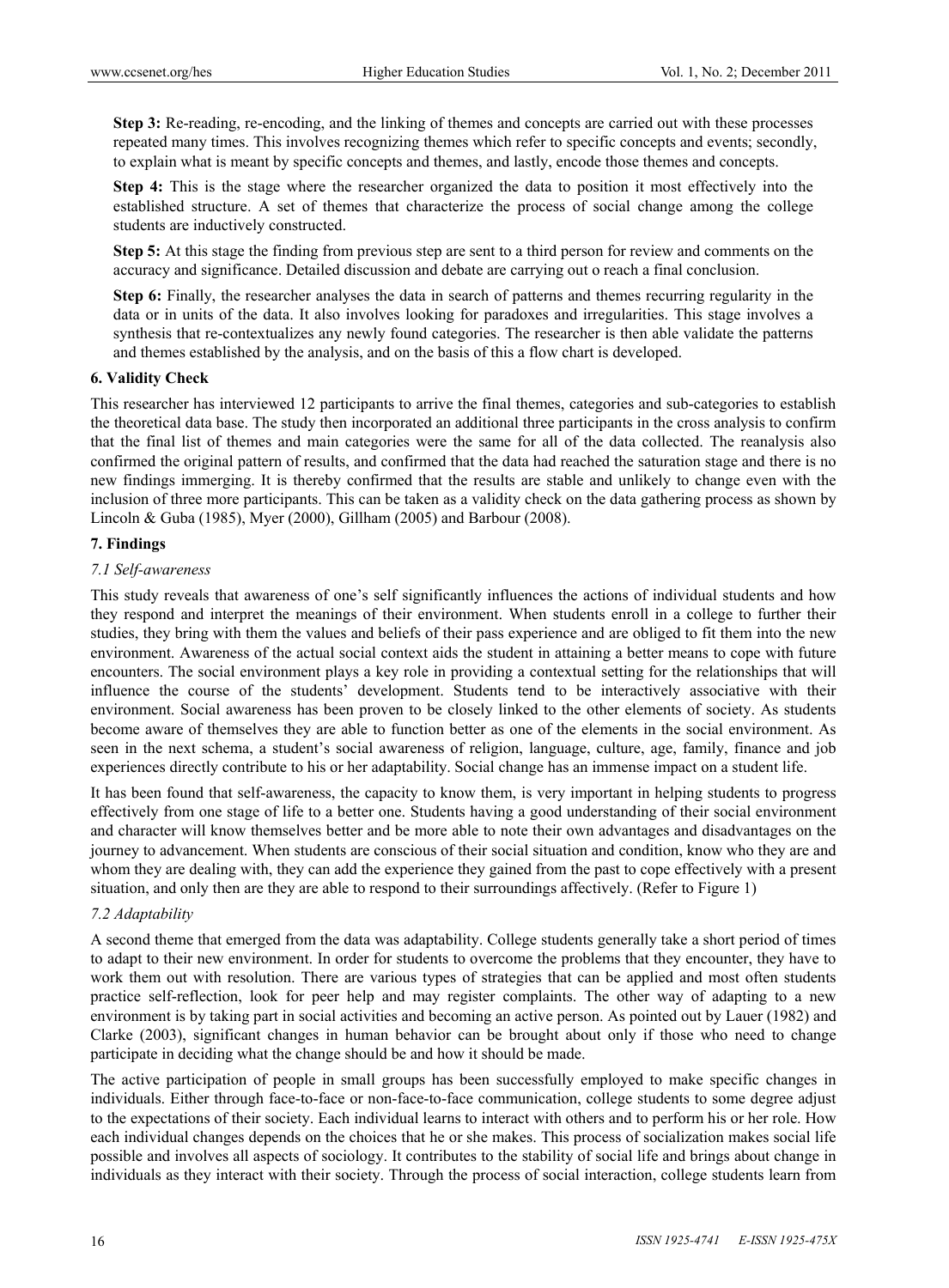others such as family, friends and teachers. This study finds that the greater the diversity in people whom students meet in college, the more adaptability they can be expected to have in the working world or more broadly in the world outside of college, and this also develops a student's social competences, as Astin (1985), Pascarella & Terenzini (1991), Bjarnason & Coldstream (2003) and McNay (2006) have found.

The transformation achieved through education does not need to rely solely on actions taken at the institutional level. Students who are actively involved in interactions both inside and outside of classroom activities and are motivated by what is taught intentional and unintentionally across the experiences in college environment, and this will have an influence on everyone who is engaged in the process of higher education. Higher education plays a major role in the shaping of human capital in contemporary Malaysia. Thus, colleges and universities are not only educating students but are also training them by providing important social skills, so that they can perform in the society more effectively. (Refer to Figure 2)

Adaptability is the stage where students come to understand how to interact with their circumstances, where they become able to find ways to adapt and adjust in order to have a better and a more comfortable existence This is in line with findings by Sanderson (1991), Tepperman & Richardson (1991), Gellens & Levine (1995), Gorrod *et al.,* (2002) and Grusec & Hastings (2007), who state that how successful the adjustment to change is very much dependent on how similar the new environment is to the past one and depends on the attitudes of the individual towards change. Individuals who are able to adapt successfully have the traits of high self-esteem, optimism, strong personalities, and are thus well prepared to grow stronger. Here are some sample quotations from the field interviews:

Everyone is different. Everyone has a different pace. Not everyone can be in this pace... I have changed, I try to adjust myself. We allocate jobs, assign jobs so everyone takes some part and we discuss it later. We try to plan things out. Dealing with people needs a lot of knowledge. I am still learning. Failure helps me to overcome and adjust my pace too … from time to time… I can adapt faster now… Now I can take a job or responsibility. (Participant 1)

Something special in this college is that students will help each other. They are very co-operative, particularly in organizing activities. There were many big events organized by students themselves. I think this is something great. I myself enjoy it very much. I treat teachers as friends too, sometimes. In my school, teachers were quite friendly and nice. They were helpful and strict in class. I liked it. (Participant 14)

Now we do projects, not individually, most of the time in groups, we spend time meaningfully. Sometimes, perhaps I have to do more than others, but I still enjoy and feel grateful of them. At times, we stay late in the night and so on. (Participant 3)

I slowly learnt there are higher things to study from books and social activities. Now I learn not only from books. I've leant how to communicate with outsiders. I've changed my mind set. I'm here not only for study. Although my friends went to a bigger school in Kuala Lumpur, they merely study, they are not happy. They do not have the same feelings as us. (Participant 7)

## *7.3 Responsibility*

This study finds that at this stage students will integrate their self-awareness, adaptability and responsibility with the need to coordinate their component parts in order to contribute to the maintenance of the group. Students must regulate the interrelationships of their component capabilities. They must also integrate their relationships with the other three functional imperatives. At this stage students are considered responsible to the extent that they are able to regulate the interrelationships of their component parts by blending their personality into the group. Problem solving and decision skills are inherent in responsibilities required of the leadership role. It is found that college students utilize their problem solving skills to solve their problems and advance their learning. As Cargan & Ballantine (1985), Cross *et al.,* (2001) and Hoover (2002) have pointed out, the basic problem solving procedures established by John Dewey in 1910 are still useable by students when they define and analyze a problem, and development a set of criteria by which to judge potential solutions, list possible alternatives, evaluate all solutions and finally choose the best alternative solution.

And so it is that responsibility (the desire to contribute) is the third focus of this research. This research finds that students are able to be responsible to the degrees to which they possess leadership abilities; thoughtfulness, independence, responsibly, supportiveness and determination. This also includes problem solving skills; communicativeness, critical thinking, timing, decisiveness, self-control, action orientation and realism. Social change has a variety of causes. This research finds that responsibility provides students with the opportunity to explore and enhance and practice their knowledge and skills in a real-life environment. As stated by Coffey (2001),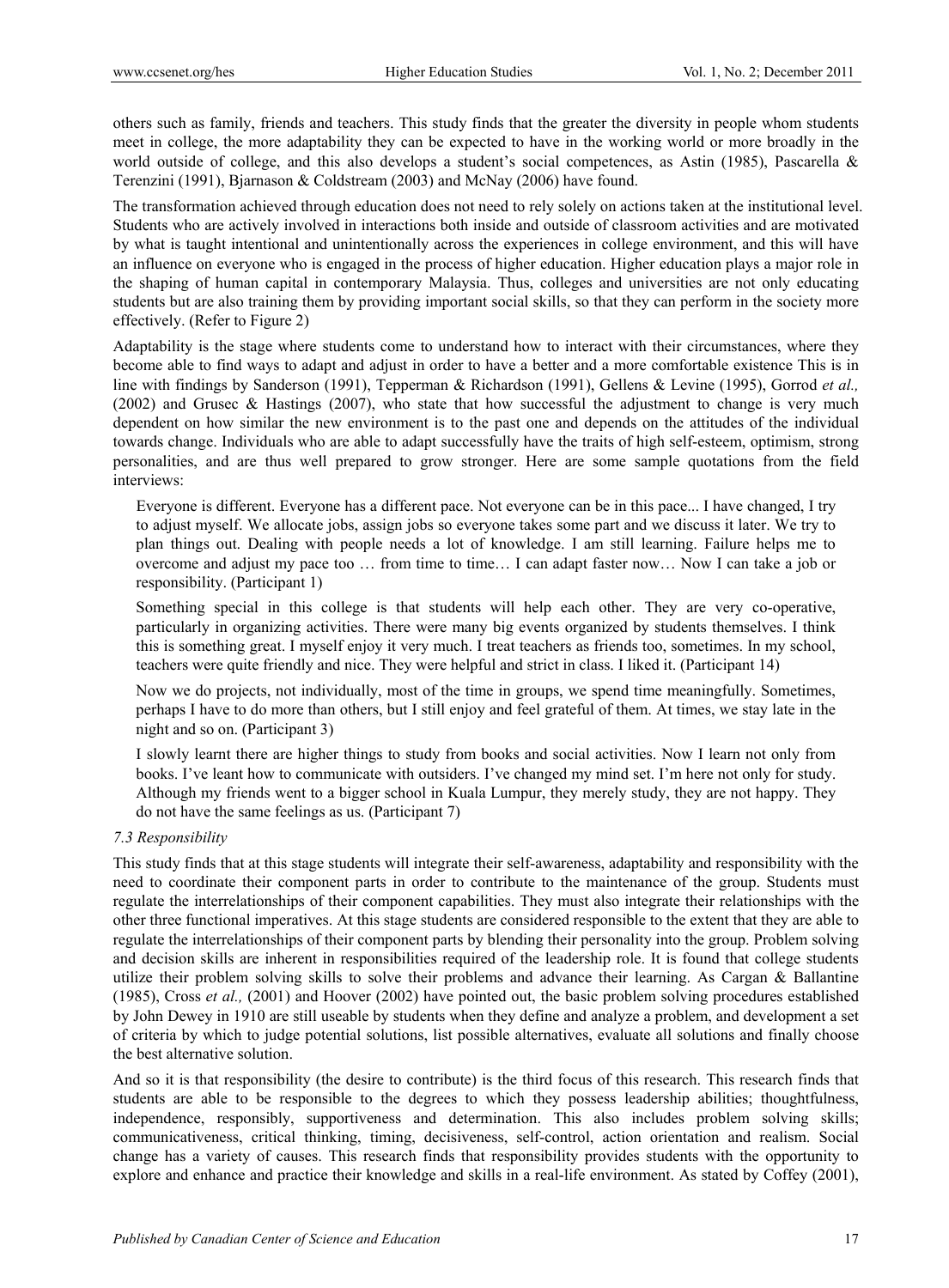Calhoun, Rojek & Turner (2005) and Newman (2006), change is the preeminent characteristic of modern human societies. It is caused by a variety of social forces; these include environment, cultural innovation and technological diffusion. Social change is driven by human action and it changes with the changes in human societies. From the beginning of being self-aware of one's capacities and social characteristics, a student moves on to the adaptability stage that contributes to the understanding of circumstances, to the ability to face changes and further explore the social environment**.** (Refer to Figure 3)

In this research, it is found that students who have the ability to influence others through encouragement and sensitive, considerate and supportive direction become leaders and inspire their followers to accept challenges and reach distant goals. A person who invests a high level of effort to a given task will possess a strong need to achieve and excel in whatever he or she does. In the interviews, student leaders state that they take the initiative in making decisions and have a willingness to accept responsibility. They show the ability to solve problems, make good decisions and communicate in a way that others understand. Zanden & Wilfried (1990), Tischler (1996), Brown (2009) and Northouse (2009) define leadership as the ability to lead; a simple assertion but a very complex process. There are thousands of leadership studies even now being performed to identify the traits of an effective leader. It is generally agreed that leadership includes such traits as being trustworthy, foresighted, positive, intelligent, encouraging, informed, decisive and able to plan ahead.

The socialization performed by education is an ongoing process, and by nature students integrate their knowledge of the social environment with the ability to explore further for the benefit of their further development (Mulkey, 1993; Hamilton & Thompson, 2002; Scott, 2006; and Cooley, 2009). College students will try to get to know themselves better by becoming involved in group activities. Responsibility is holistic and interactive in nature. Students relate to each other in groups when they are involved in sports, clubs activities, volunteerism and other informal activities. They come to know themselves and others better as a result of this interaction. This concurs with the findings of Bjarnason & Coldstream (2003), Watson (2007), Brown (2009) and Northouse (2009).

Higher education, to be fully effective, must pay close attention to the development of decision making skills and of a realistic basis for self-esteem. Education should help college students acquire durable self-esteem and close human relationships that enable them to learn about themselves through others (Muuss & Porton, 2002; Schneider & Silverman, 2006; Northouse, 2009). As Coffey (2001), Cooley (2009) and Northouse (2009) have affirmed, the process of change involves natural selection from the surrounding influences together with a degree of creativity in thought and action when reacting to and choosing from influences. Social change, as a process, may be slow and its direction may be difficult to determine, but it is inevitable in the social environment. College students become more complex individuals as they assess, evaluate, adapt to, and integrate the knowledge and abilities that they have gained from applying them to tasks in their group activities or studies. And so it is that these students move on to another stage of social change – potentiality.

## *7.4 Potentiality*

The last themes that emerged from the analysis of data are potentiality. Potentiality refers to those elements that serve to vitalize and maintain the motivation of individuals as they perform their roles established social expectations. The educational system must furnish, maintain, and renew both the motivation of the college students and the cultural patterns that create and sustain that motivation. Potentiality also refers to the need for a group to furnish, maintain and renew the motivations of its members. This is embedded in the functionalist theory of stratification. It motivates individuals to strive to move up in the system and occupy a higher-level position.

This motivation must not only be created by the system but renewed from time to time in order to keep the system working and the people striving. Potentiality, at the macro-level, refers to the need to sustain the system and keep people involved in striving to move up in the system. The norms and values that support such a system and such striving must be firmly put into place and sustained. This study supports findings of Anderson, Riddle & Martin (1999), DeCenzo & Silhanek (2002), Schriver (2004), Watson (2007) and Grusec & Hastings (2007) who find that the need for achievement will drive a person to excel, to adapt to a set of standards, to strive for success and develop social competency. (Refer to Figure 4)

Here are some sample quotations from the field interviews:

I will ask others to give comments and suggestions. Then I gather all ideas. Compare among each one, I study each of them. I will spend time to analyze them. I mean I do all the homework. Then I will make the decision. (Participant 5)

I will change and listen to criticism. I want to be a better person in doing my design as in sport. (Participant 13)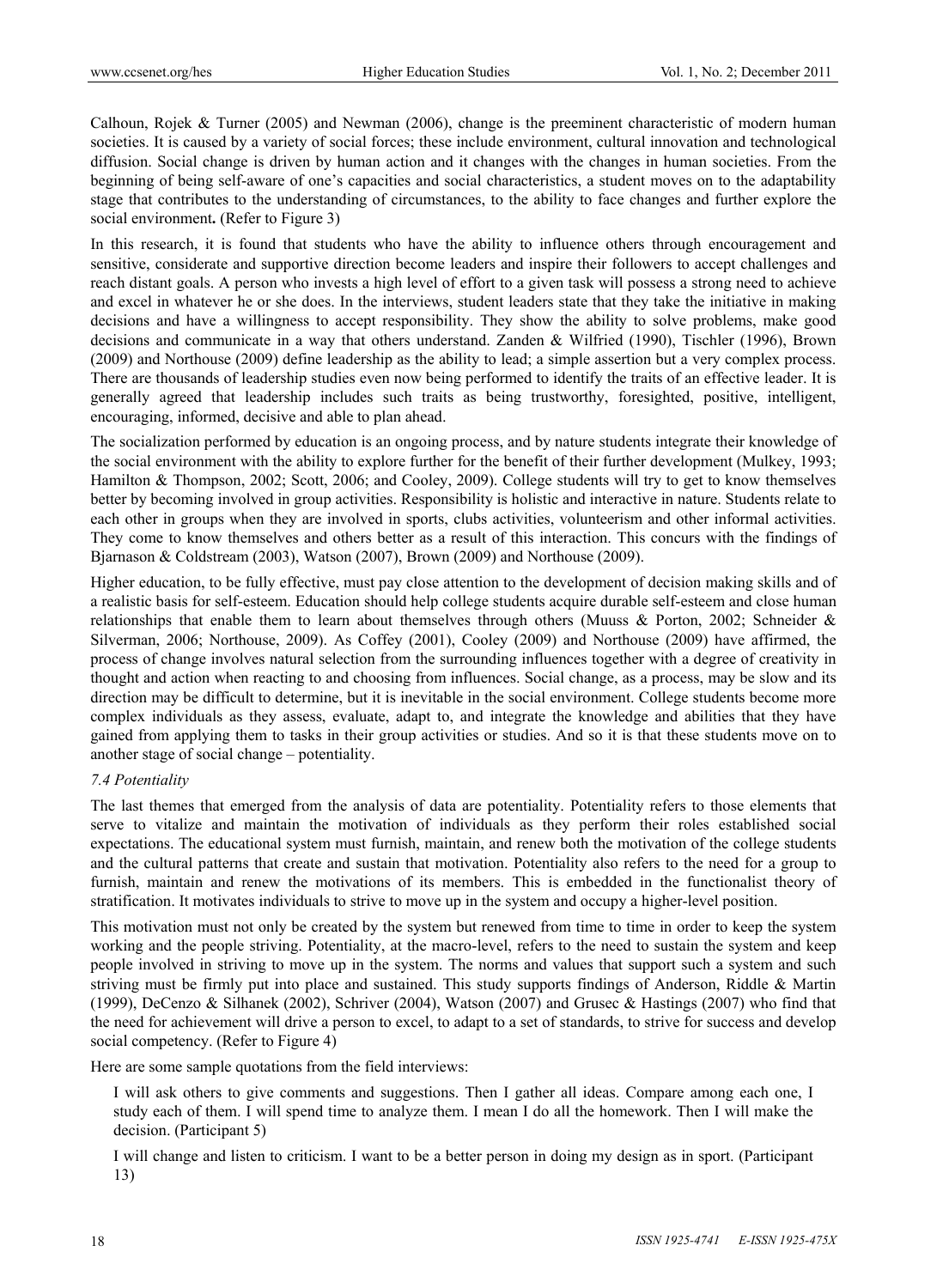He used to work as a student's helper in general affair division. He was assign to do a lot of tough work like clearing the store room by moving out all the old books and stuff for recycling in two days notice. He even stays up late in the evening to do that work. When I talk to his superior, he praises him by saying that his is a good child, he is helpful and not calculative he is willing to do anything and everything. So, they like him very much, with him they can do many impossible jobs. (Field notes-Participant 4)

I thank my parents for working so hard for us; I do not have to worry about money and expense. I treasure my opportunity to study here very much. (Participant 12)

She is caring, thoughtful and still very directive in her oral communication. She is very firm in her future planning. She insisted that she must go for further studies in Taiwan. She wants to be a Media News Caster. She used to wear nice dress and blouse and put on make-up most of the time when I see her. (Field Notes-Participant 1)

He planned to further his studies two years later, because he has to earn the tuition fees by working as a full timer. His attitude is good, independent, determination and responsible. He mentioned that he want both his parents to stay in a better house and better environment. So, he will to work harder than before. *(*Field Notes-Participant 3)

"Before I came, I had very low in self esteem. I had to change myself to be more active and outgoing. I never realize until my friends told me. I am more positive now. Yes, I can. If the person who criticize me not in a good manner, then I will see. (Participant 5)

College prepares me for industry. I am fully prepared. It is because in this college; teachers, and environment are all okay. I had a very colorful and fruitful college life. (Participant 6)

The Student's potentiality (his or her capacity for advancement), is the last social attribute and is highly important in helping him or her to excel and develop to a higher stage of live by actualizing their full potential. When a student possesses useful language skills, is very pro-active and highly self-aware, he or she will achieve his or her full potential in the journey of advancement (Domaine, 1981; Bjarnason & Coldstream, 2003 and Watson, 2007). This research finds that the elements of potentiality are being pro-active, willing to contribute, appreciative, respectful of differences, prepared for the future, ready for change, high in self-expectation and highly flexible. These finding are in agreement with the research done by Johnson (1996), Bjarnason & Coldstream (2003), and Northouse (2009) who find that at the heart of socialization is the growing awareness that the social world involves more than the individual's own experiences, and the needs of a society are more than those of the individuals in it. Through the socialization process, an individual use values to create an ideal self and to make judgments about them. Young people often select new models for their behavior and might in the process reject parental values. (Refer to Figure 5)

## **8. Factors Trigger Social Change in College Students**

This study also finds that there are ways in which these factors trigger social change in the college environment. For example it is found that a student's past social experience plays a significant role in his or her adaptability and later ability to deal with others. As a consequence of bad experiences some students come to lack self-esteem. This leads to the tendency to deprecate their ability and achievements (Alcock, Carment, & Sadava (1994), Muss & Porton (1998) and Gorrod *et al.,* (2002). Self-esteem is a person's positive self-evaluation (Brehm & Kassin, 1990; Mruk, 1999; Hoover, 2002; Rohall, Milkie & Lucas, 2007 and Vaughan & Hogg, 2008). Also other research has shown that students with low self-esteem have difficulty in receiving criticism. As a result, they refuse to take part in social activities and so isolate themselves from others. This too triggers social change among the students. So, it can be concluded the students might best be encouraged to play a more active role in changing their attitudes; they should be motivated to make changes. This is supported by Feldman (1998), Muuss & Porton (1998), and Townsend (1999), and corroborated by the following comments by the participants:

During secondary, there were 42 of us in a class, my position was 20 something. I am always inferior among all. They were so much better than me. They would say that because of me they became no good. (Participant 1)

He used to fear most of the students, we are all very scared. His standard is too advanced and too high. Senior told me out of 60 students, 54 failed. 6 passed only. I would have to study under Dr H, I think I will fail again; I fail again… I'm still scared that I will fail, but I failed once under a different teacher. (Participant 3)

Three of us: my elder sister and brother and myself. I am the youngest. My sister is six years older than me while my brother is seven years older. When I was young, nobody spoke to me. I used telephone to talk to my parents. I still think that it is still quite a big gap. We didn't talk much. It is because when I was young,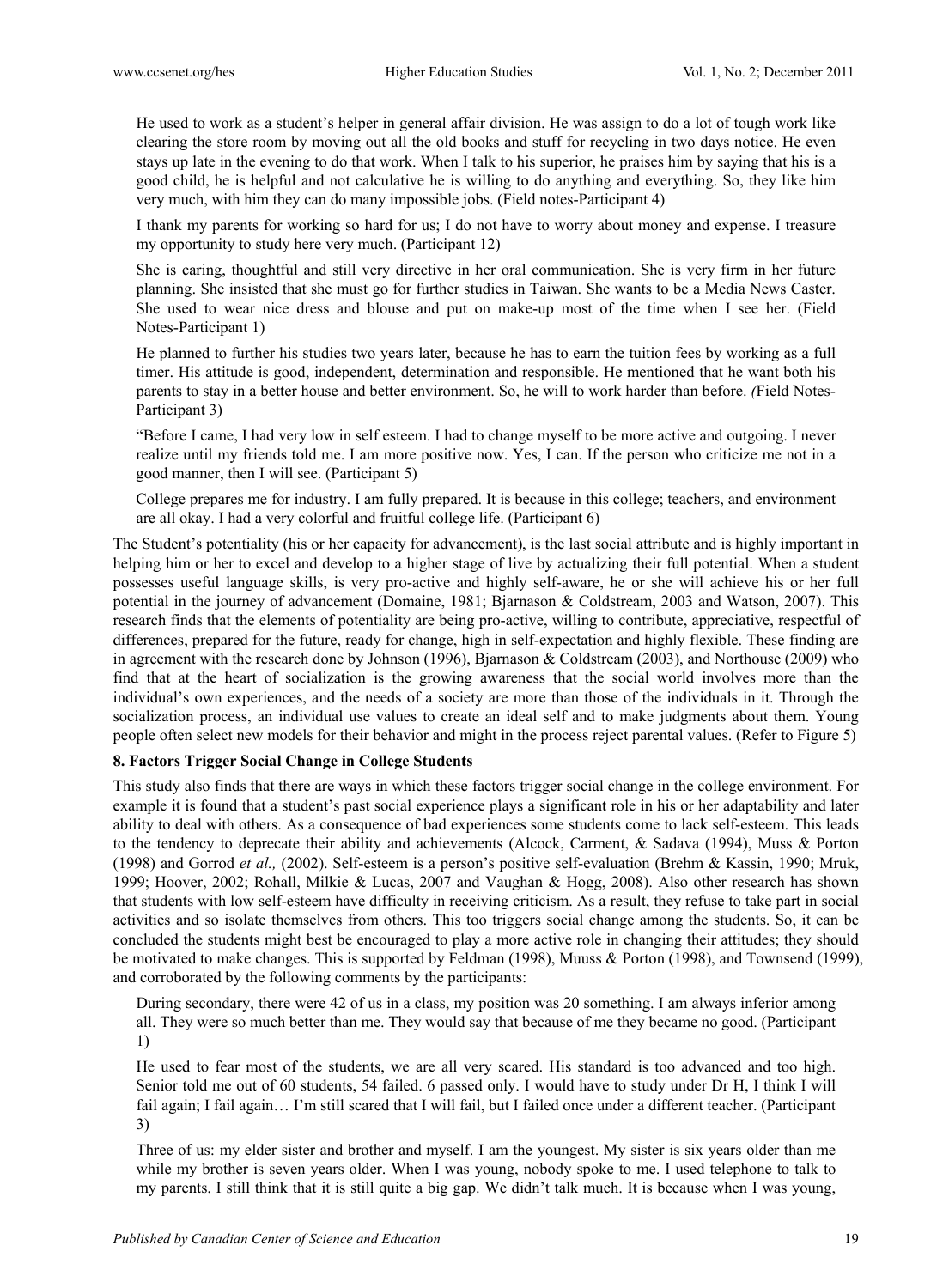my sister and brother went to school, but I was in kindergarten and my parents were often at work… I learnt swimming: free style and others. Now, I dare not wear swimming suit because of my body shape. (Participant 5)

She wants to get re-assurance and support on what she is going to say. She is a soft spoken person. She refuses to talk about her personal matters when asked. She request to off record when she talks about her family problems at the beginning stage. Her father owns a laundry shop, she use to cry for unable to solve her problems. Observe low self concept and self closed person. (Field notes Participant 5)

He is a tall and dark guy. He face is full of pimples and it is obviously seen to be quite serious. He is low in self concept. Not so confident too, but he respect teacher very much… So, he is very concern about his pimples and others view on his face. He said that he will be very nervous when sees girls. He will have tongue twisted and speechless. (Filed notes Participant 8)

She is quiet and shy; she looks bright and fair in skin color even she is very soft spoken person, long hair and low self esteem. She has problems in dealing with people; she can't express her ideas very well. She kept saying ok and yes. But you know that she does not know her own needs and wants. (Field notes Participant 10)

She loves sport very much and being the eldest in the family of four she is low in self esteem especially in her studies. (Field notes Participant 14)

While from an educator's point of view, teachers and their institution should joint in providing opportunities, so that students will be helped to become involved and participate actively in the attainment of their expectations. From the student perspective, they must learn the importance of self-awareness, particularly of their weaknesses, so that they can correct them or at least minimize them for their future advancement. Students who possess low self-awareness will not contribute to social change in the college environment. This group of students is observed to be ineffective in their face-to-face communication. They will try not associate well with others and often choose to use non-personal communication methods to relate with others. Such students, while in college, should be provided with a greater opportunity to interact personally with others, beginning perhaps with group projects and class activities. (Refer to Figure 6)

Social change, as found in this study, is a reciprocal process; students need to play an active and interactive role in their social groups, so that they will be able to become aware of their own abilities, to interpret and respond to the influences of their environment. An individual also must be aware of external circumstances and adapt them to his or her own needs, or when necessary adapt to them. Individuals must continually examine their abilities and their relationships with one another in order to be able to achieve their goals. Lastly, an individual must desire advancement. This is a mindset that is fundamentally important in allowing them to excel and actualize their full potential. Social change is a basic requirement for the continued development and growth of a society. It is important to examine whether a given social change will contribute to it progress and how individuals are related to these changes.

## **9. Discussion**

This study highlights the elements of the social change process in a college setting. In-depth interviews reveal sub categories at the level of the individual and the change process and further provide evidence of both the universal and contextual aspects of the sociology of education in higher learning institutions. It confirms that environment plays a significant role in the behavioral aspects of a student's experience. Teachers are a key factor in the human environment of a college, and he or she helps students to develop those attitudes and skills that are essential to their future success. Students learn from peers through interaction, which includes social support. A strong social climate gives strength to students and encourages them to continue their engagement with tasks, to analyze strategies and manage failure and its frustrations. In this way human contact and interaction become fruitful stimuli in a student's development. In the process of educational socialization, the stages in a group of individuals are interactive changes at all levels. The interaction between levels is reciprocal among components of larger systems. They are dynamic and complex interactions. Change is so much a part of human life that people often take it for granted. As stated by Boudon (1986), Williams & Arrigo (2005), Hughes & Kroehler (2009), the study of social change is an attempt to understand and predict changes in the world. In order for humans to survive, they must achieve a working relationship with their environment. There are many types of adaptation. Individuals have to make appropriate adjustments to adapt to the changes in their environment. College students are exposed to other students from diverse social, ethnic and economic backgrounds, which have the potential of enabling them to become more tolerant.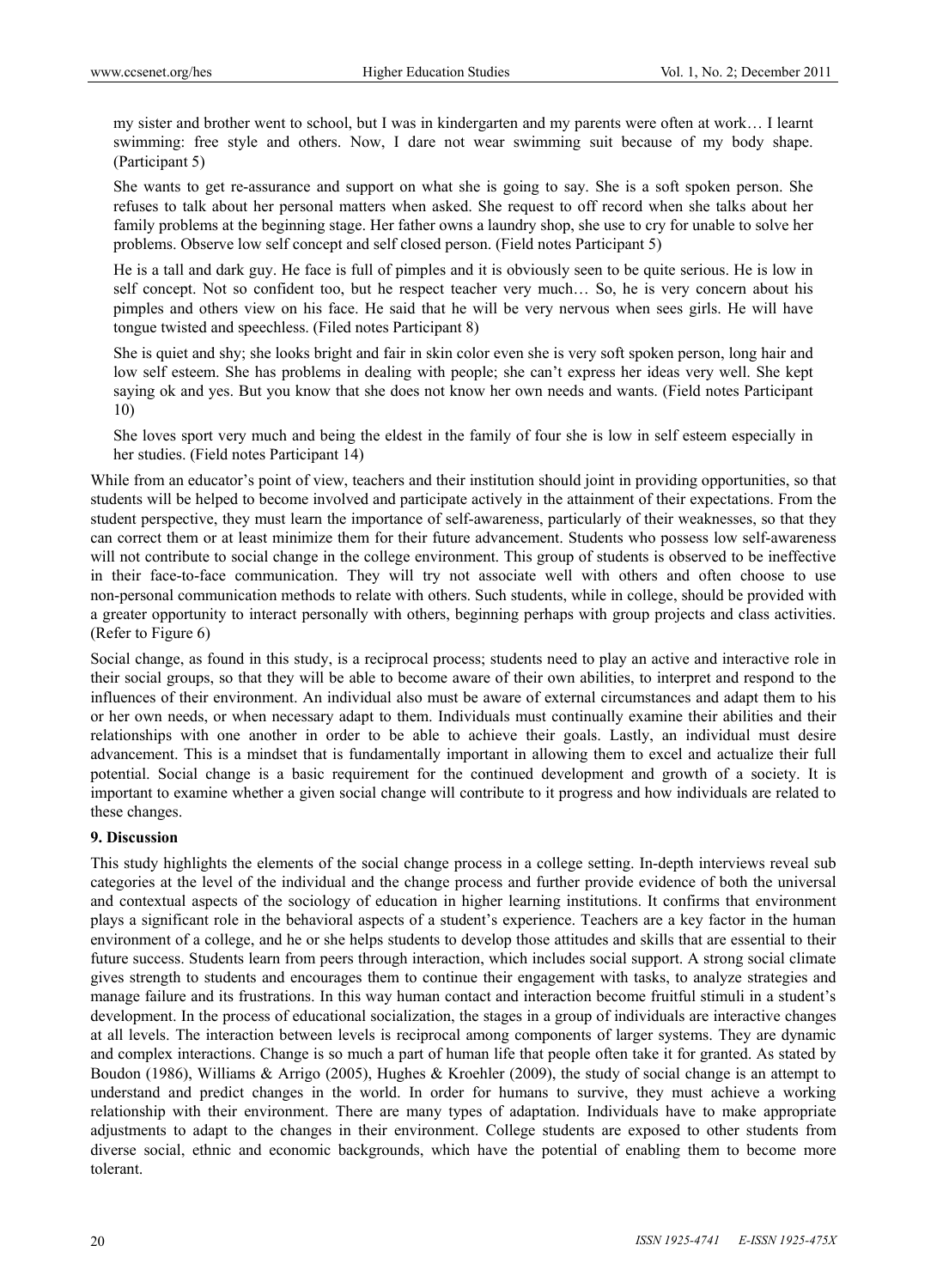This study is in agreement with the findings of Wallace & Wolf (1980), Turner (1994), Schaefer (2003), Rury (2009) who have been led by their research to the conclusion that social change is a slippery concept. It takes place everywhere that individuals function within the context of society. Social change consists of the modification of the social organization of a society in any of its social institutional or social functions. It also includes changes in attitudes and beliefs. This study supports the generally agreed upon contention that early family life significantly effects a college student's patterns of behavior, particularly as he or she generates loneliness and dependency. In recent years, the relationship among family members has change significantly. Families have become smaller and often both parents work. Changes in family structure, such as single parenting, offer fewer financial resources. This research finds that education, as it manifests itself in a college environment, contributes to social change by making social interaction an effective pathway to success for individuals and groups when they are able to utilize it for self-improvement and social mobility irrespective of their family background. Social change is a fundamental requirement for the continued development and growth of a society. It is important to determine whether a given social change will lead to positive outcome. (Refer to Figure 7)

There is no single cause for change, there are many factors that interact to disrupt, alter, destroy, promote, reward and humiliate both groups and individuals. Education helps society to solve the problems caused by change. It provides individuals with skills, knowledge and titles that upgrade their social status. Formal education allows a person to enter more prestigious occupations and gives greater opportunity for job advancement and mobility. If there is widespread educational failure not only individuals but the society as a whole will suffer, especially in the age of high technology and globalization. So, the quality of education is important in this country. Changes in the way people see themselves changes their world (Alcock, Carment & Sadava, 1994; Gellens & Levine, 1995 and Smith & Preston, 1997).

It is evident that the understanding of the sociological implications of the choices they make will positively contribute to the ability of students to make appropriate choices in a particular social context. The understanding of change as it takes place during the process of socialization will enable a person to become a more competent member of society (Gellens & Levine, 1995; Etzioni, 1991; Sadovnik, 2007 and McIntyre, 2008). This means that individuals must be able to understand the processes and values of their society in order for them to acquire those skills that will allow them to become effective social participants. And so, as we have observed, without such awareness students will not know what to do, how to think, to value, or how to respond the circumstance. In college, learning is as diverse as the range of social experience in general and the activities too are of a wide variety. It is believed that within such a context individuals can, with a conscious effort, develop into valuable members of society and achieve full potentiality in their life.

## **References**

Alcock, J. E., Carment, D. W., & Sadava, S. W. (1994). *A Textbook of Social Psychology.* (Third Edition). Canada Inc.: Prentice-Hall.

Anderson, C. M., Ridder, B. L., & Martin, M. M. (1999). *Socialization Processes in Groups. Handbook of Group Communication. Theory Research.* Editor Lawrence R. F. Thousand Oaks, CA: Sage. pp. 139-163

Astin, A. W. (1985). Achieving *Educational Excellence: A Critical Assessment of Priorities and Practices in Higher Education.* San Francisco: Jossey-Bass.

Barbour, R. S. (2008). *Introducing Qualitative Research. A student's Guide to the Craft of Doing Qualitative Research.* London: SAGE Publications.

Bjarnason, S., & Coldstream, P. (2003). (Editors). *Making Engagement Work in Practice* by Marilyn Wedgwood. The Idea of Engagement Universities in Society. London: The Policy Research Unit the Association of Commonwealth Universities.

Boudon, R. (1986). *Theories of Social Change. A Critical Appraisal.* (Translated by F. C. Whitehouse). University of California Press. Berkeley & Los Angeles. Great Britain: T. J. Press Padstow.

Brown, N. W. (2009). *Becoming a Group Leader.* New Jersey: Pearson Education.

Brehm, S. S., & Kassim, S. M. (1990). *Social Psychology.* Boston: Houghton Mifflin Company.

Calhoun, C., Rojek, L., & Turner, B. (2005). (Editors). *The SAGE Handbook of Sociology.* London: SAGE Publications.

Clarke, D. (2003). Pro-social and Anti-social Behavior. London: Routledge. http://dx.doi.org/10.4324/9780203414118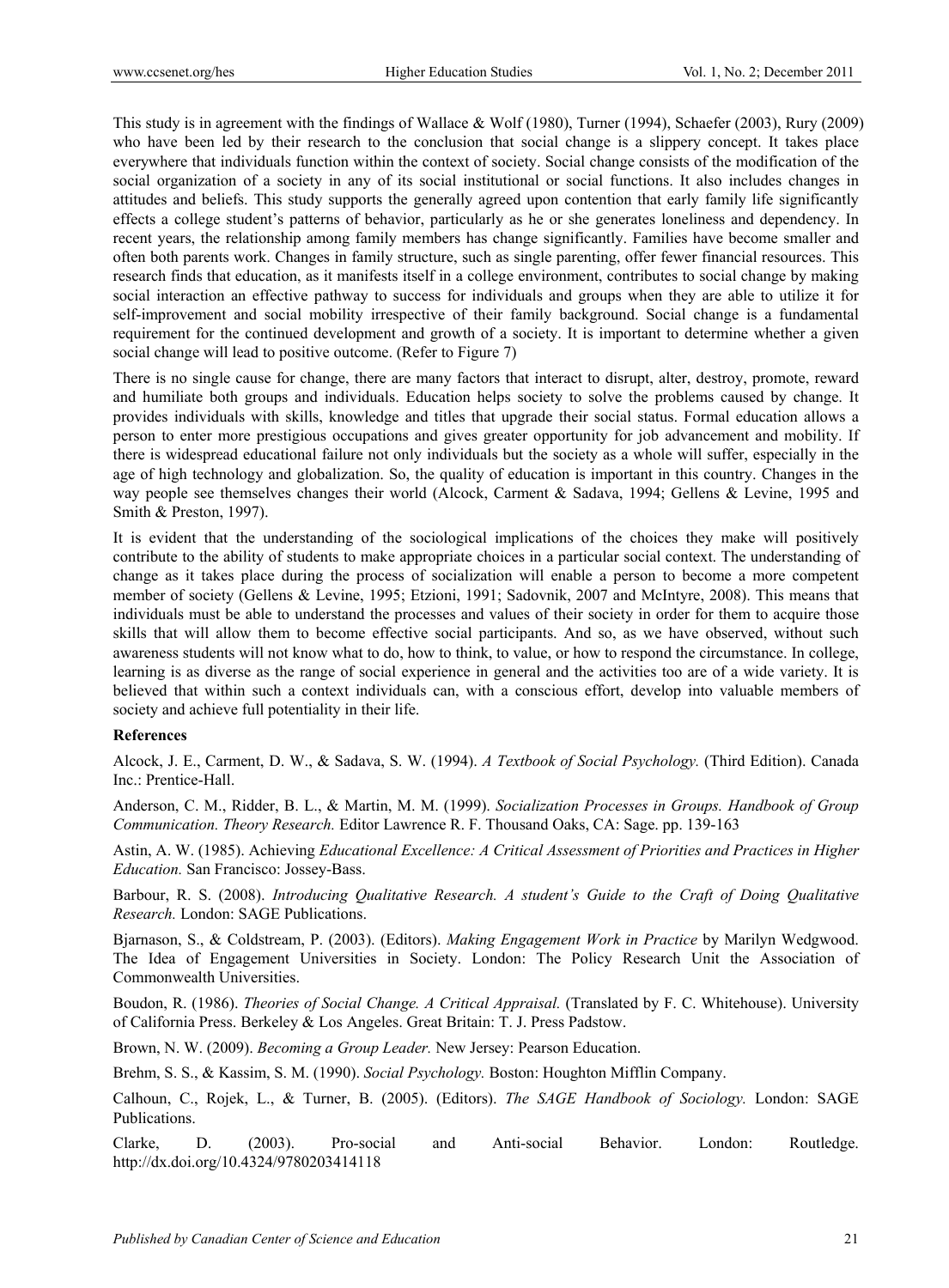Cargan, L., & Ballantine, J. H. (1985). *Sociological Footprints. Introduction Rereading in Sociology.* (Third Edition). Wadsworth Publishing Company. California: Belmont.

Coffey, A. (2001). *Sociology and Social Change Series. Education and Social Change.* Buckingham: Open University Press.

Cooley, C. H. (2009). *The Process of Social Change.* In Grundmann, R. & Stehr, N. (Editors). Society: Critical Concepts in Sociology. Volume II Classical Theories of Society. London: Routledge. pp. 95-109

Cross, C. M., Astin, H. S., Zimmerman, O. K., & Burkhardt, J. C. (2001). Vol. 42, No. 1, *Developmental Outcomes of College Students Involvement in Leadership Activities.* 

DeCenzo, D. A., & Silhanek, B. (2002). *Human Relations Personal & Professional Development.* (Second Edition). Pearson Education Malaysia: Prentice Hall Upper Saddle River.

Domaine, J. (1981). *Contemporary Theories in the Sociology of Education*. London: The Macmillan Press Ltd.

Etzioni, A. (1991). A *Responsive Society: Collected Essays on Guiding Deliberate Social Change*. Oxford: San Francisco, Jossey-Bass Publishers.

Feldman, R. S. (1998). *Social Psychology.* (Second Edition)*.* Prentice-Hall, Upper Saddle River, New Jersey.

Gellens, R. J., & Levine, A. (1995). *Sociology: An Introduction.* (Fifth Edition). New York: McGraw-Hill, Inc.

Gillham, B. (2005). *Research Interviewing the Range of Techniques.* England: Open University Press. McGraw Hill Education.

Gillham, B. (2008). *Small-scale Social Survey Methods Real World Research.* London: Continuum International Publishing Group.

Gorrod, A. C., Smulyan, L., Powers, S. I., & Kilkenny, R. (2002). *Adolescent Portraits, Identity, Relationship & Challenges.* (Fourth Edition). Boston: Ally & Bacon.

Grusec, J., & Hastings, P. D. (2007). (Editors). *Handbook of Socialization Theory and Research.* New York: The Guilford Press. Hamilton, P., Thompson, K. (2002). The Uses of Sociology. Oxford: The Open University, Blackwell Publishing.

Hughes, M., & Kroehler, C. J. (2009). *Sociology the Core.* (Ninth Edition). Boston: McGraw Hill Higher Education. Hoover, J. D. (2002). *Effective Small Group & Team Communication.* USA: Harcourt College Publishers.

Johnson, A. G. (1996). *Human Arrangements: An Introduction to Sociology*. (Fourth Edition). USA: Brown & Benchmark Publishers.

Large, F., & Topel, R. (2006). *Handbook of the Economic of Education,* Volume 1 Edited by Eric A. Hanushek and Finis Welch. Elsevier B.V. North-Holland. http://dx.doi.org/10.1016/S1574-0692(06)01008-7

Lauer, R. (1982). *Perspectives on Social Change.* (Third Edition). Boston: Allyn & Bacon.

Lincoln, Y. S., & Guba, E. G. (1985). *Naturalistic Inquiry.* London: Sage.

McIntyre, L. J. (2008). *The Practical Skeptic Core Concepts in Sociology*. (Fourth Edition). Boston: McGraw-Hill Higher Education.

McNay, I. (2006). (Editor). *Beyond Mass Higher Education Building on Experience. The Society for Research into Higher Education.* London: The Society for Research into Higher Education & Open University Press.

Morris, Z. (2007). (Editor) 50 Tahun Pembangunan Pendidikan Tinggi di Malaysia (1957-2007). Penerbit USM: Penang.

Mruk, C. J. (1999). *Self-esteem: Research, Theory & Practice.* (Second Edition). New York: Springer Publishing Company.

Mulkey, L. M. (1993). *Sociology of Education. Theoretical and Empirical Investigation.* New York: Harcourt Brace Jovanorich College Publishers.

Muuss, R. E., & Porton, H. D. (1998). Adolescent Behavior & Society*. A Book of Reading.* (Fifth Edition). Boston: McGraw-Hill College.

Myer, G. (2000). Analysis of Conversation and talk. In M. W. Bauer and G. Gaskell (Eds). *Qualitative Interviewing with Text, Image and Sound*. London: Sage.

Newman, D. M. (2006). *Sociology. Exploring the Architecture of Everyday Life.* (Sixth Edition). United Kingdom: Sage Publications.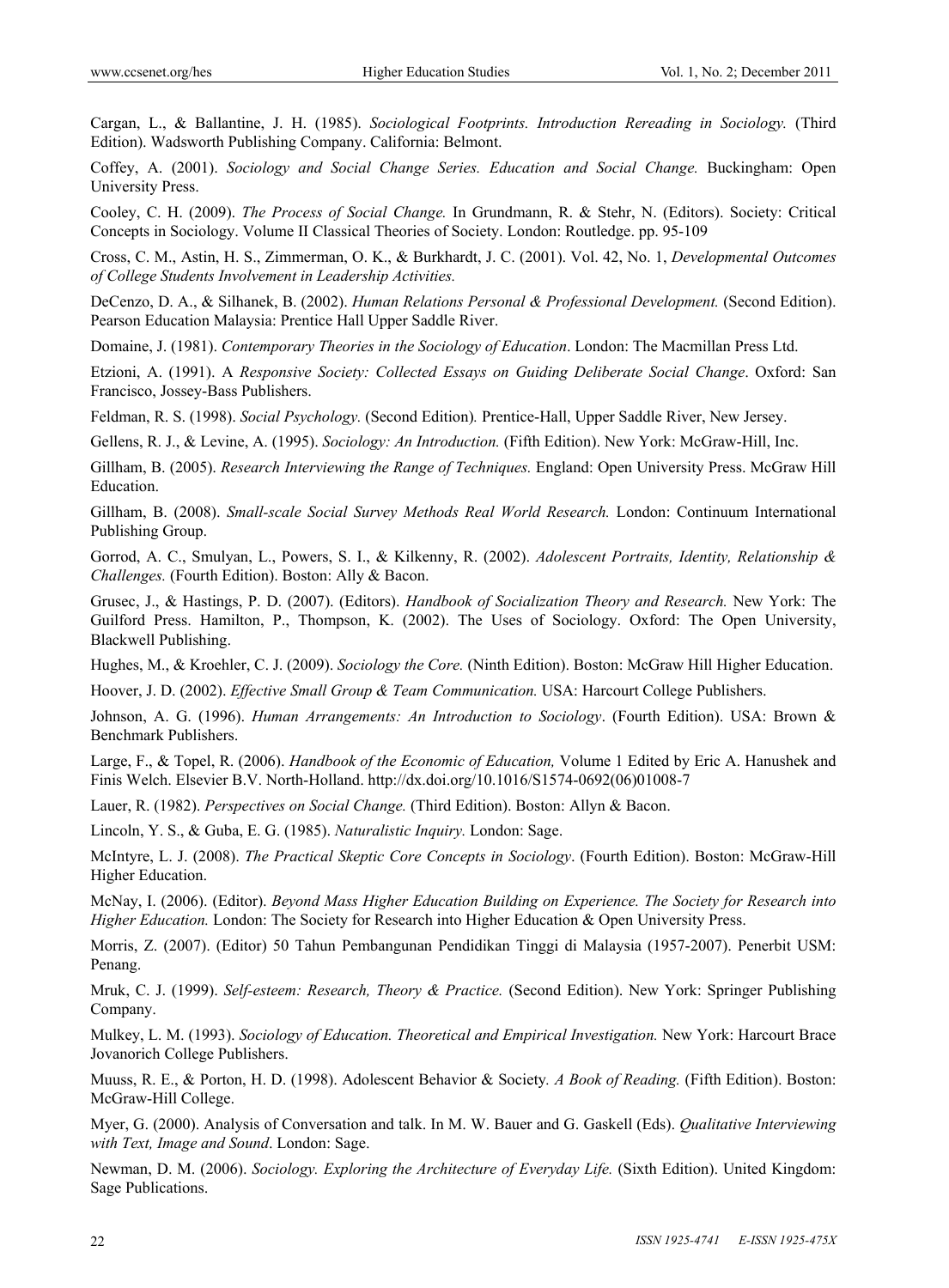Northouse, P. G. (2009). *Introduction to Leadership Concepts & Practice.* United Kingdom: Sage Publications, Inc. Northouse, P. G. (2010). *Leadership Theory & Practice.* (Fifth Edition)*.* London: Sage Publications, Inc.

Pascarella, E. T., & Terenzini, P. T. (1991). *How College Affects Students. Findings and Insights from Twenty Years of Research.* San Francisco: Jossey-Bass Publishers.

Rohall, D. E., Milkie, M. A., & Lucas, J. W. (2007). *Social Psychology Sociological Perspectives.* USA: Pearson Education, Inc.

Rury, J, L. (2009). *Education and Social Change. Contours in the History of American Schooling.* (Third Edition). New York: Routledge.

Sadovnik, A. R. (Editor) (2007). *Sociology of Education*. *A Critical Reader.* New York: Routledge Taylor and Francis Group.

Sanderson, S. K. (1991). *Macro-sociology: An Introduction to Human Societies.* (Second Edition). New York: Harper Collins Publishers, Inc.

Scott, J. (2006). *Social Theory Central Issues in Sociology.* London: SAGE Publications.

Schaefer, R. T., & Lamm, R. P. (2003*). Sociology: A Brief Introduction.* (Eighth Edition). New York: The McGraw Hill Companies.Inc.

Schneider, L., & Silverman, A. (2006). *Global Sociology Introducing Five Contemporary Societies.* (Fourth Edition). Boston: McGraw-Hill.

Schriver, J. M. (2004). *Human Behavior and the Social Environment. Shifting Paradigms in Essential Knowledge for Social Work Practice. (*Fourth Edition). USA: Pearson Education, Inc.

Silverman, D. (2004). (Editor*). Qualitative Research: Theory, Methods and Practice.* (Second Edition). London: Sage Publications.

Sirat, M. (2005). *Working Paper Transnational Higher Education in Malaysia. Balancing Benefits and Concerns through Regulations*. USM: Penang.

Smelser, N. J. (1988). *Sociology.* (Third Edition). Englewood Cliffs. New Jersey: Prentice-Hall.

Sullivan, W. M., & Rosin, M. S. (2008). *A New Agenda for Higher education. Shaping a Life of the Mind for Practice.* Jossey-Bass A Wiley Imprint. San Francisco. [Online] Available: www.josseybass.com.

Tepperman, L., & Richardson, R. J. (1991). *An Introduction to Sociology. The Social World.* (Second Edition). New York: McGraw-Hill.

Tischler, H. (1996). *Introduction to Sociology*. (Fifth Edition). USA: The Harcourt Press.

Townsend, T. (1999). *The Third Millennium School: Towards a Quality Education for all Students*. IAR TV Seminar Series, No. 81, Victoria Australia: Incorporated Association of Registered Teachers of Victoria.

Turner, J. H. (1994). *Sociology Concepts and Uses*. New York: McGraw Hill Inc.

Wallace, R. A., & Wolf, A. (1980). *Contemporary Sociological Theory*. Englewood Cliffs, New Jersey: Prentice-Hill, Inc.

Wallace, R. A., & Wolf, A. (1992). *Contemporary Sociological Theory Continuing the Classical Tradition.* (Third Edition). Englewood Cliffs, New Jersey: USA: Prentice Hall.

Watson, D. (2007). *Managing Civic & Community Engagement.* Managing Universities and Colleges: Guides to Good Practice. England: McGraw-Hill. Open University Press.

Williams, C. R., & Arrigo, B. A. (2005). *Theory, Justice and Social Change.* Theoretical Integration and Critical Applications. USA: Springer.

Zanden, V., & Wilfried, J. (1990). *The Social Experience: An Introduction to Sociology.* (Second Edition). New York: McGraw Hill Publishing Company.

Vaughan, G. M., & Hogg, M. A. (2008). *Introduction to Social Psychology.* (Fifth Edition). Australia: Pearson Education.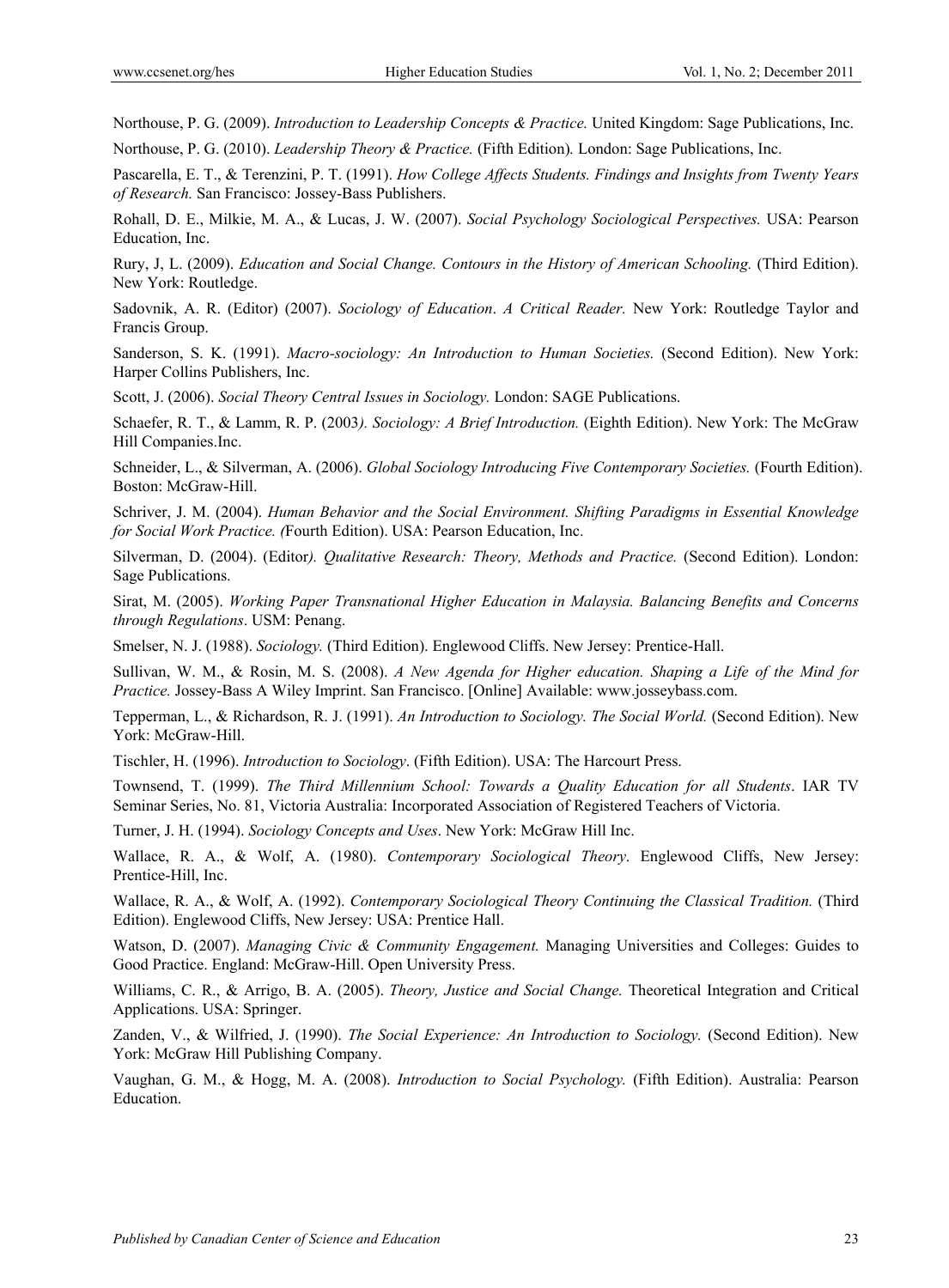

Figure 1. Self-Awareness and its Sub-Categories.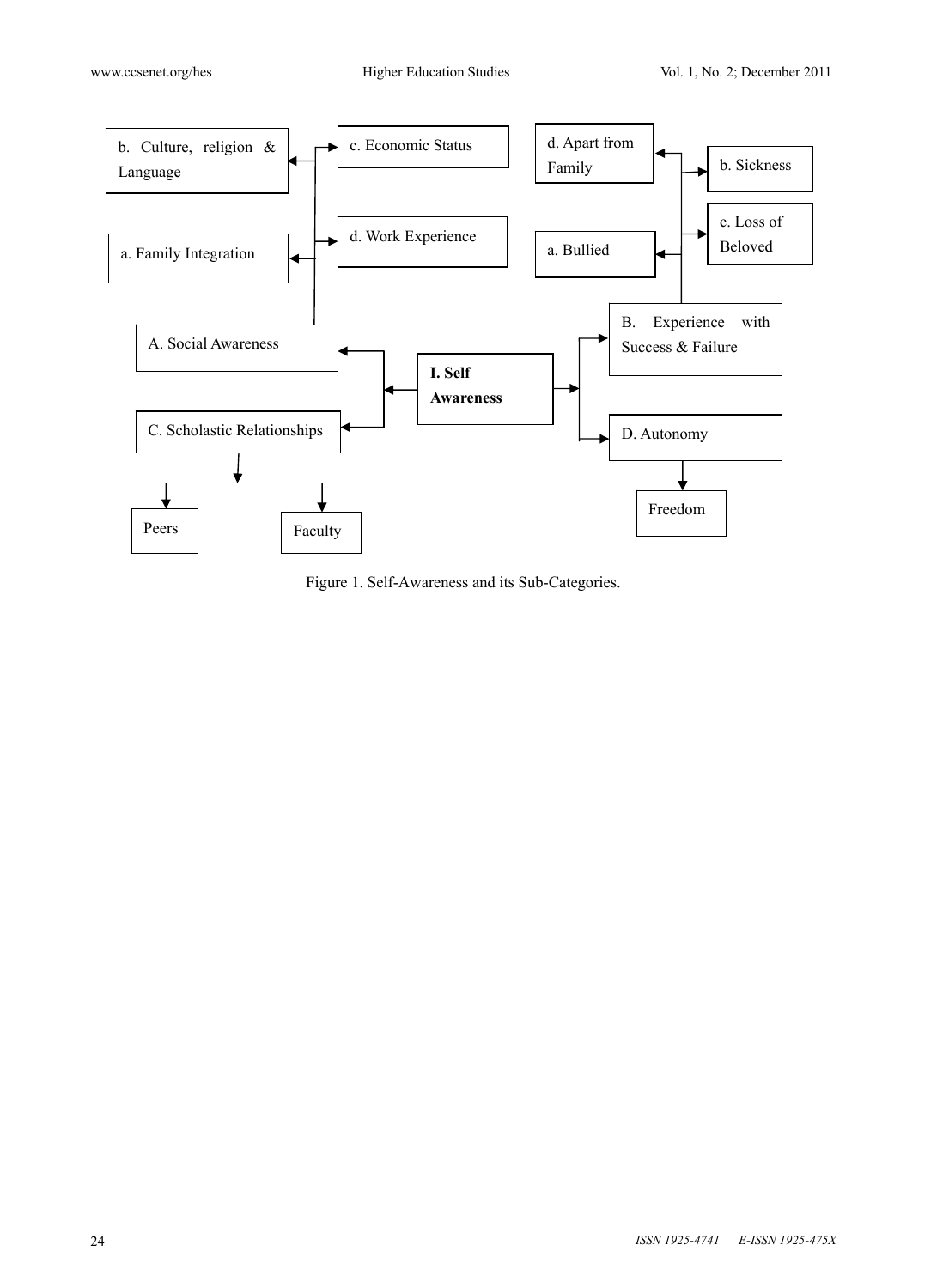

Figure 2. Adaptability and Its Sub-Categories.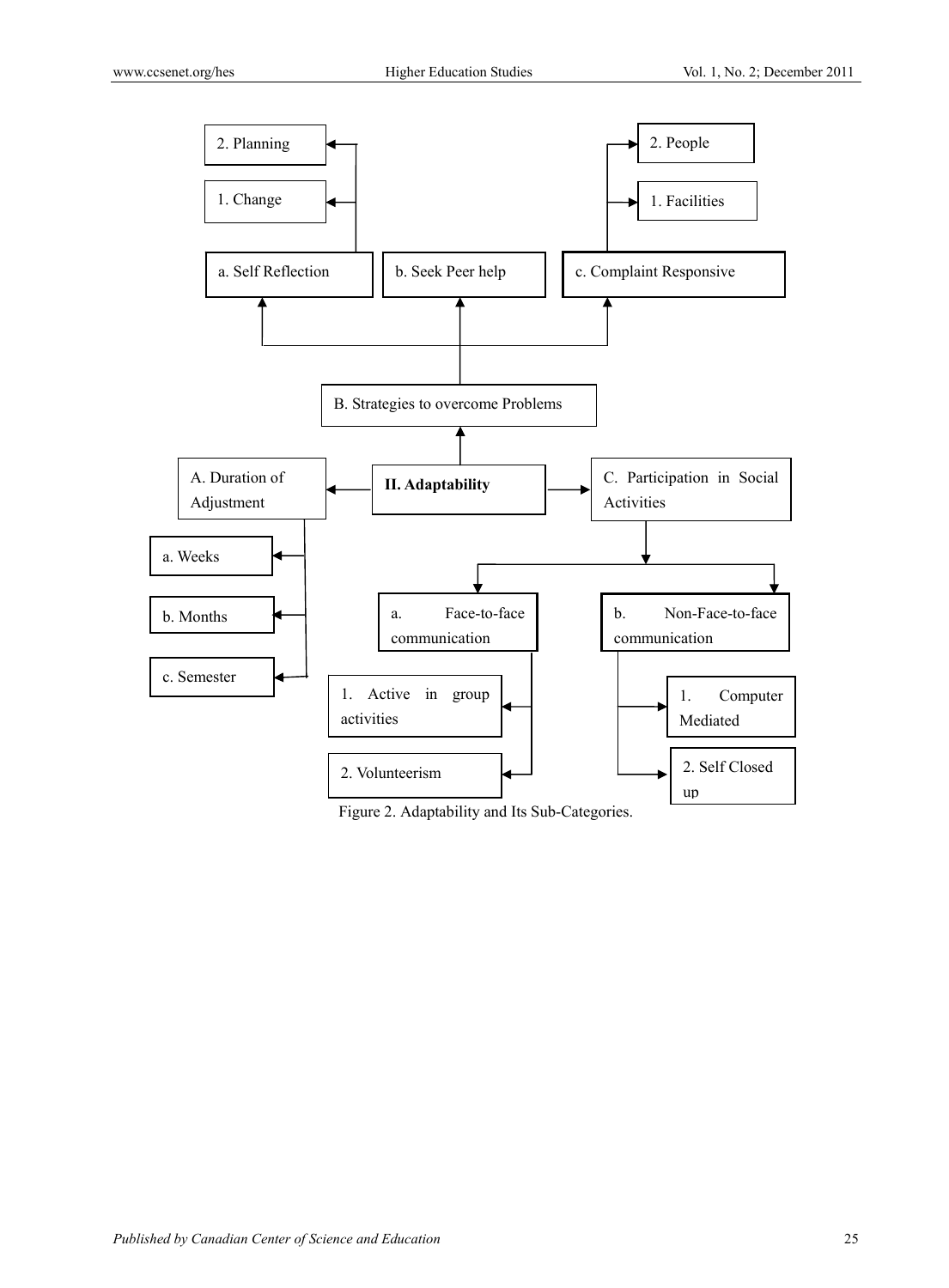

Figure 3. Responsibility and Its Sub-Categories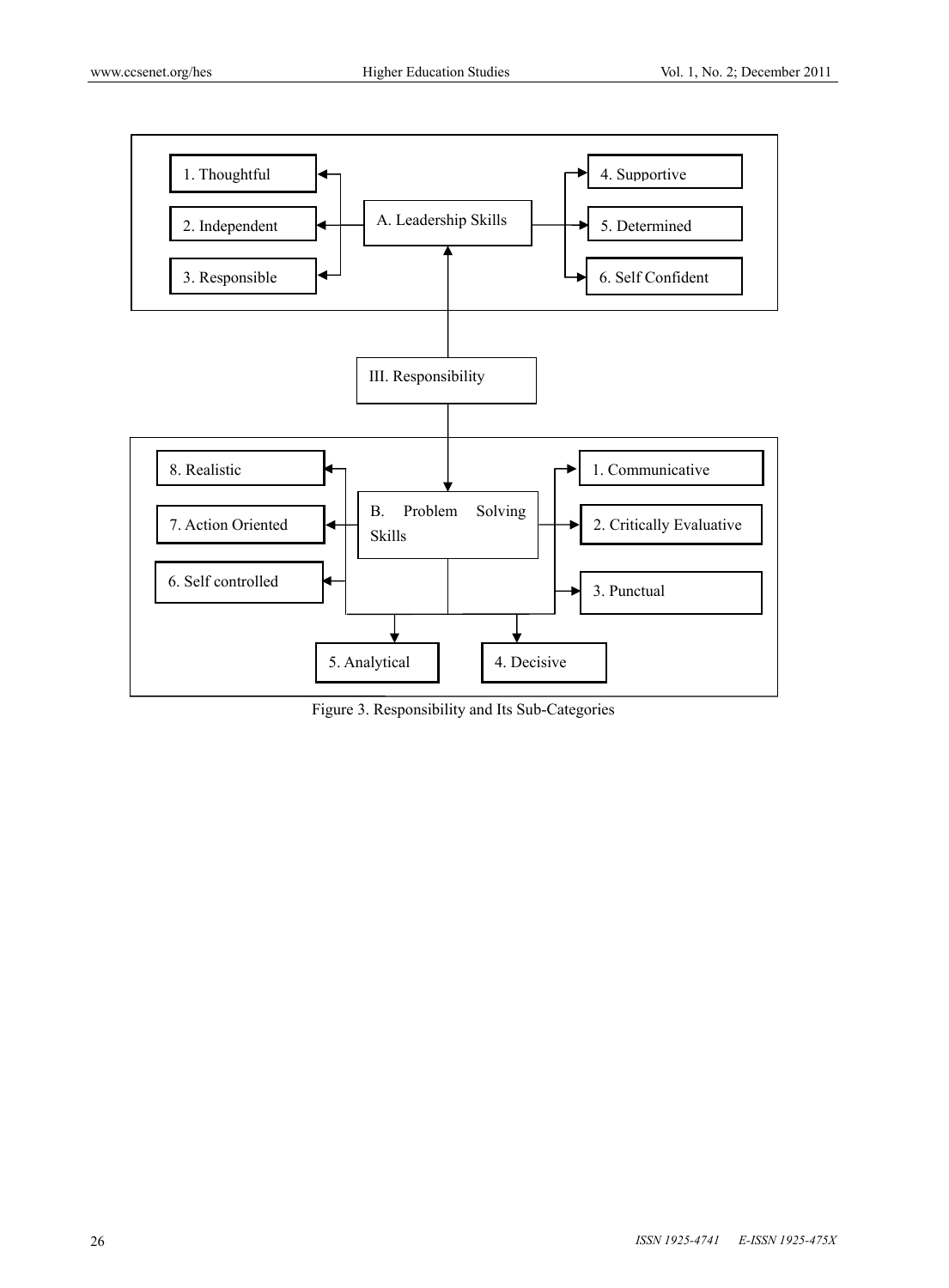

Figure 5. The Full Potentiality of College Students.